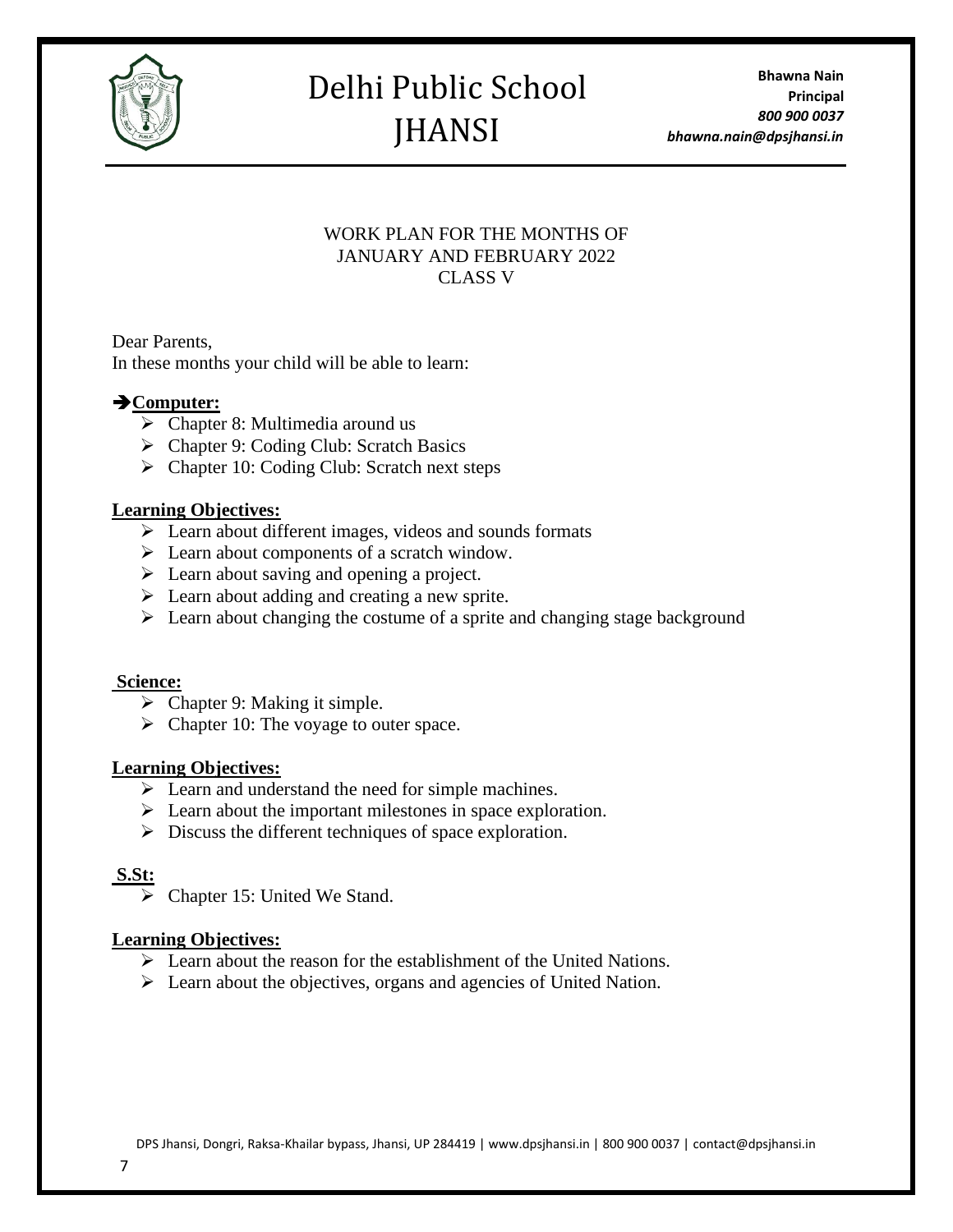

**Bhawna Nain Principal** *800 900 0037 bhawna.nain@dpsjhansi.in*

## **English:**

- $\triangleright$  Chapter 9: In the lap of luxury.
- $\triangleright$  Chapter 10: Much Ado about nothing.
- $\triangleright$  Chapter 11: At a glance.

# **Learning Objectives:**

- ➢ Read a humorous account of a man who tries to hang a picture.
- $\triangleright$  Explore the key elements of a drama.
- ➢ Read a poem about a person's experience of a train journey.
- $\triangleright$  Explore key elements of a poem.
- ➢ Students will explore a short story and a drama as a literary genre ( i.e. story or drama with each varying in style, structure, subject matter, and the use of figurative language ) and its key elements

# **Math:**

- ➢ Chapter 13: Profit and Loss
- $\triangleright$  Chapter 14: Percentage
- ➢ Chapter 15: Circle Graphs

# **Learning Objectives:**

- $\triangleright$  Identify the cost and selling price of an object.
- $\triangleright$  Calculate the profit and loss in a transaction.
- ➢ Learn about percentage.
- ➢ Analyse the relationship between fractions, decimals and percentage.
- ➢ Learn how to collect, represent and interpret data.

# **Hindi:**

# **ह िंदी साह त्य:**

- ➢ पाठ 13: स्वामी की दादी
- $>$  पाठ 14: बाघ आया उस रात
- $>$  पाठ 15: बिशन की दिलेरी

# **व्यव ारिक ज्ञान**

- $>$  हमें कभी भी झूठ नहीं बोलना चाहिए दुसरों की मदद करनी चाहिए I
- $>$  हमें पशु पक्षियों को मारना नहीं चाहिए न हीं उनका शिकार करना चाहिए।

DPS Jhansi, Dongri, Raksa-Khailar bypass, Jhansi, UP 284419 | www.dpsjhansi.in | 800 900 0037 | contact@dpsjhansi.in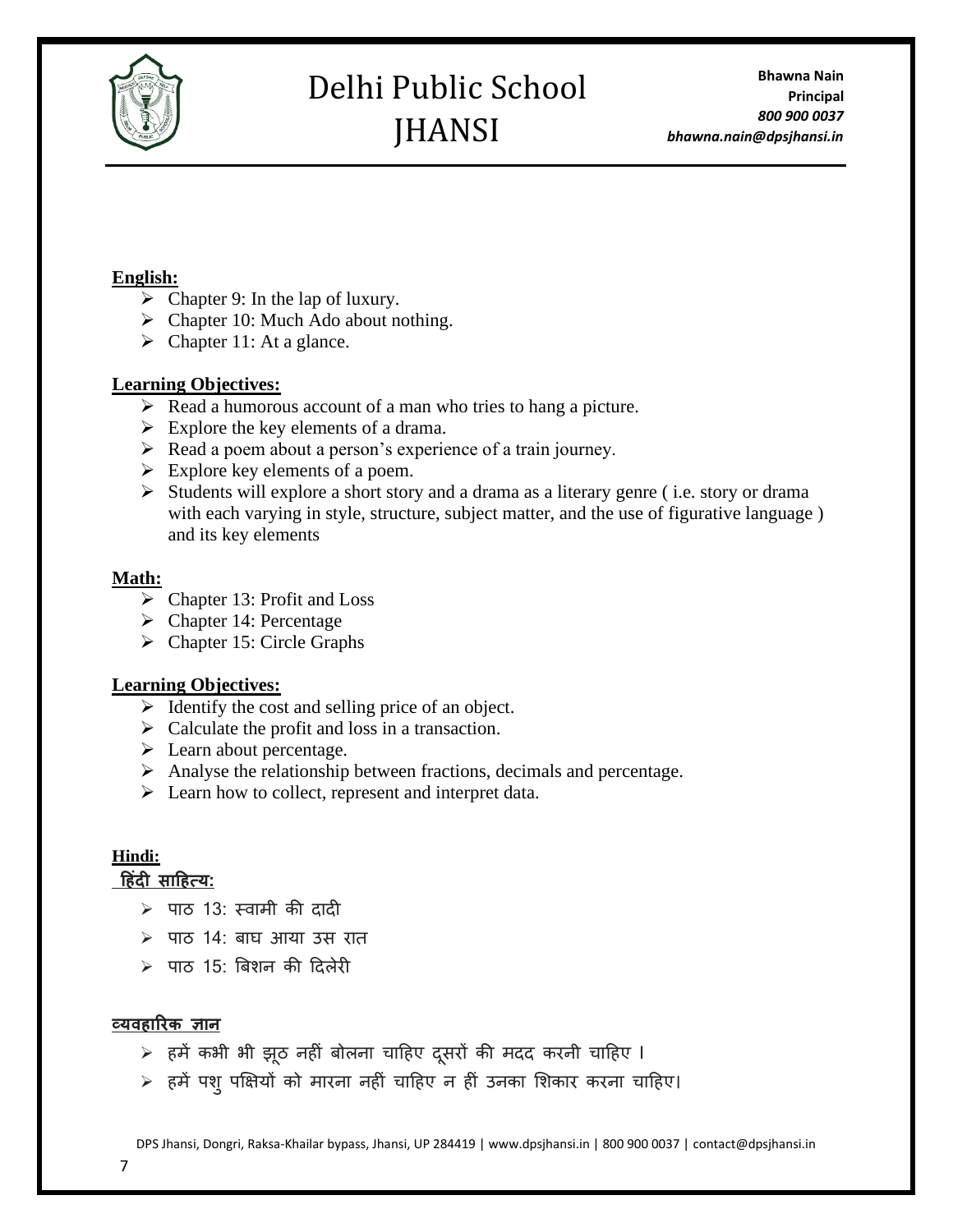

**Bhawna Nain Principal** *800 900 0037 bhawna.nain@dpsjhansi.in*

#### **व्याकिण:**

- $>$  पाठ 13: मुहावरे और लोकोक्तियां
- $>$  पाठ 16: अपठित गद्यांश,
- $>$  पाठ 19: पत्र लेखन

#### **व्यव ारिक ज्ञान**

 $>$  मुहावरे,लोकोक्तियां एवं पत्र लेखन का ज्ञान।

### ➔ **दोहा**

साई इतना दीजिये, जामें कुटुंब समाय। मैं भी भूखा ना रहूँ, साधु ना भूखा जाय।।

अर्थ: कबीरदास जी कहते हैं कि हे परमात्मा मुझे बस इतना दीजिये जिससे कि मेरे परिवार का भरण पोषण हो सके। जिससे मैं अपना भी पेट भर सकूं और मेरे दवार पर आया हुआ कोई भी साधु-संत कभी भूखा न जाये।

# ➔**श्लोक**

काक चेष्टा, बको ध्यानं, स्वान निद्रा तथैव च। अल्पहारी, गृहत्यागी, विद्यार्थी पंच लक्षणं।।

भावार्थ: एक विद्यार्थी के पांच लक्षण होते हैं। कौवे की तरह हमेशा कुछ नया जानने की प्रबल इच्छा। बगुले की तरह ध्यान व एक्राग्रता। कुत्ते की जैसी नींद, जो एक आहट में भी खुल जाए। अल्पाहारी मतलब आवश्यकतानुसार खाने वाला और गहृ-त्यागी।

DPS Jhansi, Dongri, Raksa-Khailar bypass, Jhansi, UP 284419 | www.dpsjhansi.in | 800 900 0037 | contact@dpsjhansi.in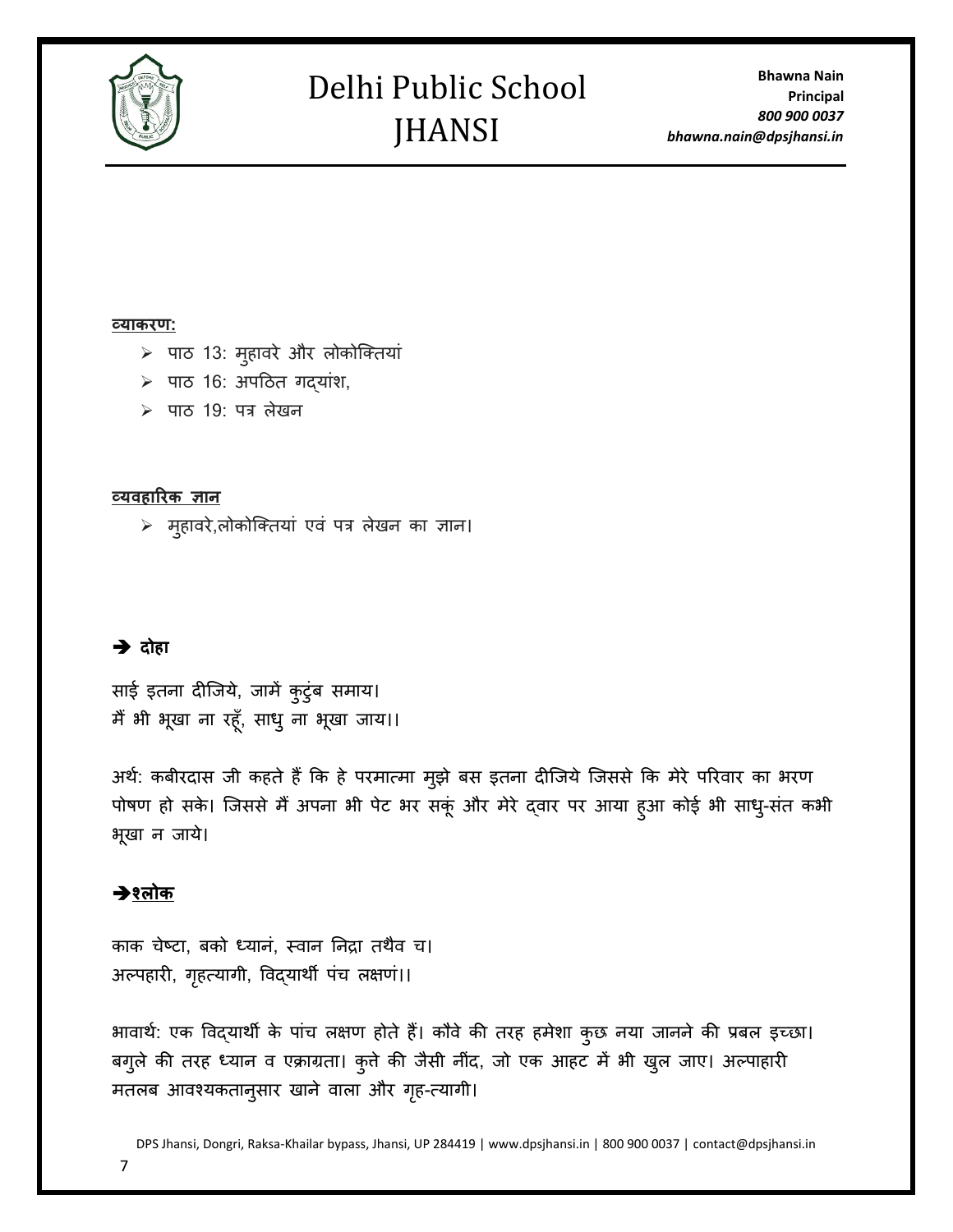

**Bhawna Nain Principal** *800 900 0037 bhawna.nain@dpsjhansi.in*

**ह िंदी कववता**

# वर्ष का धरे भार

मैं सोच रहा, सिर पर अपार दिन, मास, वर्ष का धरे भार पल, प्रतिपल का अंबार लगा आखिर पाया तो क्या पाया?

जब तान छिड़ी, मैं बोल उठा जब थाप पड़ी, पग डोल उठा औरों के स्वर में स्वर भर कर अब तक गाया तो क्या गाया? श्री हरीशंकर पारसाः